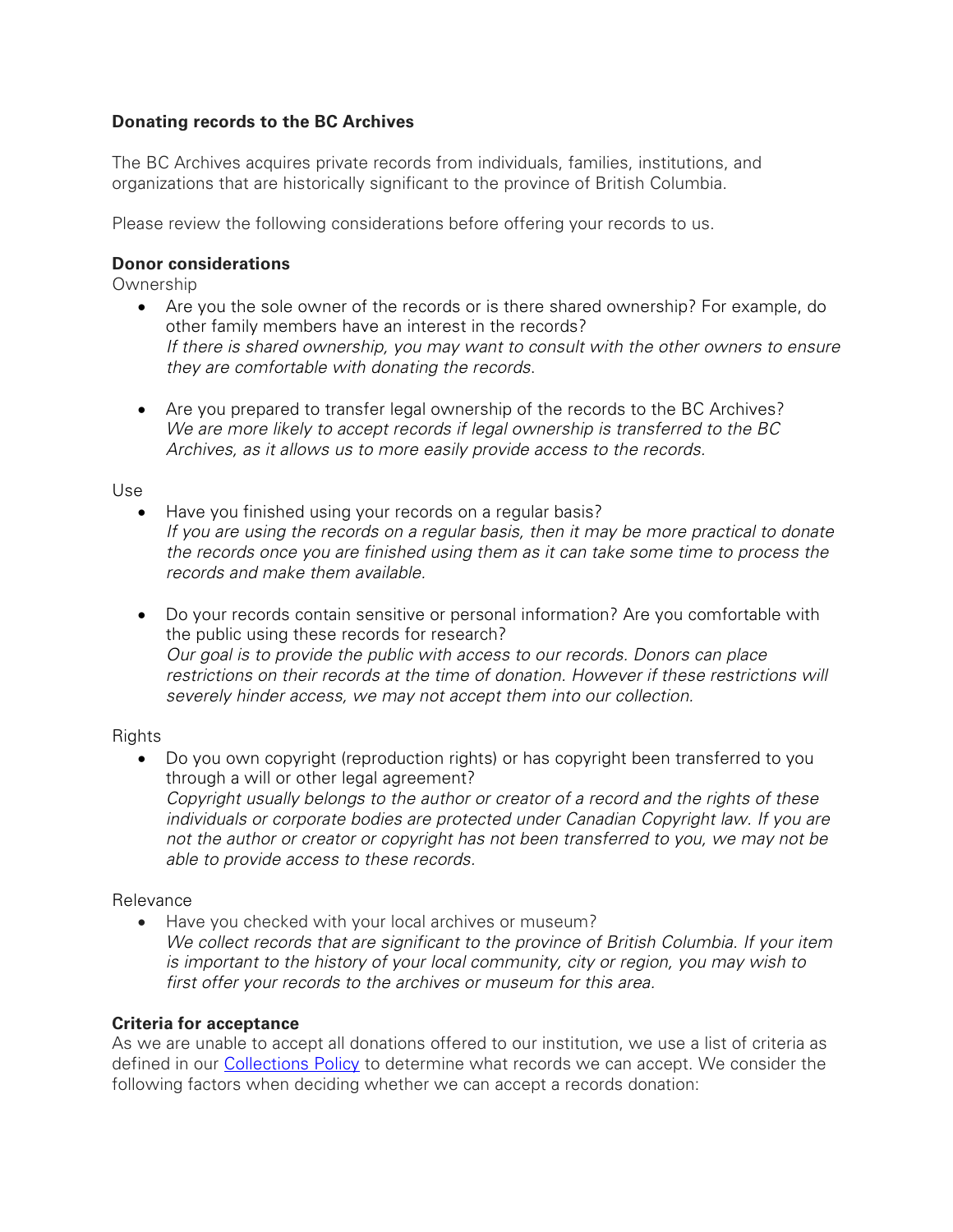- Are these records provincially significant? Do they
	- − Provide authentic evidence of the personal, social, cultural, political or economic history of British Columbia?
	- − Represent British Columbian experiences, stories or subjects of a broad provincial scope?
	- − Allow meaningful relationships within the collection to enable a richer level of documentation?
	- − Demonstrate a rarity or importance to be considered a provincial treasure?
	- − Provide the potential for significant use and contribution to the story of our province?
- Do the records represent a comprehensive body of work (e.g., minute books, correspondence and annual reports), or do they only represent a singular activity (e.g., one letter or memo)?
- Is there a relationship between the records and other records in our collection?
- Are there any restrictions on access or use?
- Are they in reasonable physical condition?

# **Tax Receipts**

In accordance with the Canada Customs and Revenue Agency regulations, donors are eligible to receive a tax receipt for archival donations accepted by the BC Archives.

If you'd like a tax receipt, please indicate this on the temporary transfer receipt received from the acquisitions archivist.

Once your donation is finalized, the fair market value of your donation will be assessed by an independent appraiser or the National Archives Appraisal Board and your tax receipt will be issued.

### **Donating records**

All donation requests *must* be submitted using our archival donation request form. The donation form can be submitted online, by email or fax, or in hard copy. The acquisitions archivist will contact you after receiving your form.

Our donation form is available as an online form, a downloadable pdf or in person.

• Archival donation request form (online, pdf)

The acquisitions archivist will assess your material according to our institution's [Collections](https://royalbcmuseum.bc.ca/sites/default/files/documents/collection_policy_2017.pdf)  [Policy.](https://royalbcmuseum.bc.ca/sites/default/files/documents/collection_policy_2017.pdf) Additional information may be required to assess the material as not all donations can be accepted. If your donation is approved, the archivist will provide you with options for physically transferring the records to us and you will receive an official deed of gift and a tax receipt (if applicable).

Records **should not** be delivered to the archives without the written approval of the acquisitions archivist.

### **Get in touch**

If you have further questions about private records donations, or wish to discuss making a donation to the BC Archives, please contact: